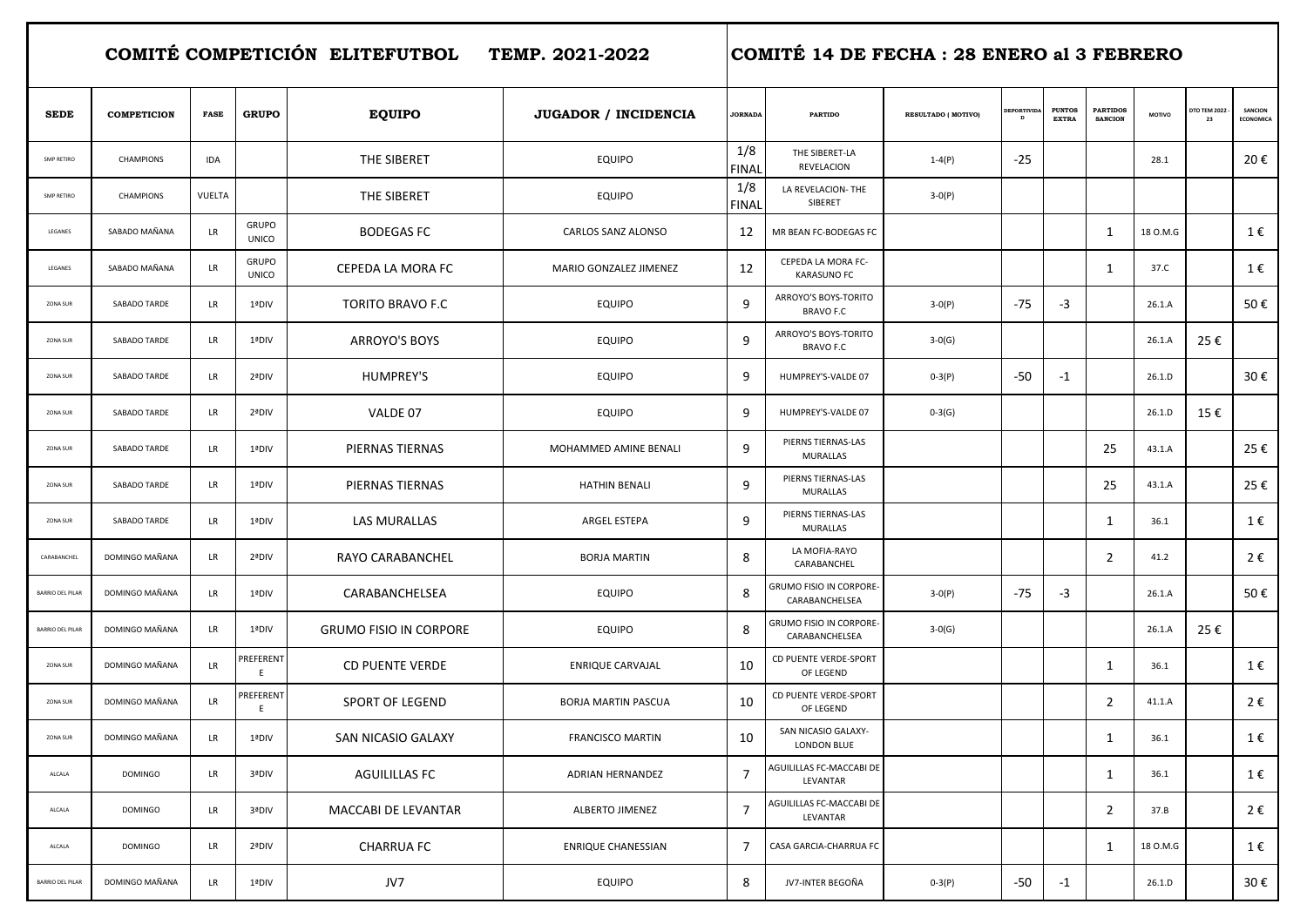**COMITÉ COMPETICIÓN ELITEFUTBOL TEMP. 2021-2022 COMITÉ 14 DE FECHA : 28 ENERO al 3 FEBRERO** 

| <b>SEDE</b>             | <b>COMPETICION</b> | <b>FASE</b> | <b>GRUPO</b>          | <b>EQUIPO</b>                        | JUGADOR / INCIDENCIA        | <b>JORNADA</b> | <b>PARTIDO</b>                              | RESULTADO (MOTIVO) | <b>EPORTIVI</b><br>D | <b>PUNTOS</b><br><b>EXTRA</b> | <b>PARTIDOS</b><br><b>SANCION</b> | <b>MOTIVO</b> | <b>DTO TEM 2022</b><br>23 | SANCION<br>ECONOMICA |
|-------------------------|--------------------|-------------|-----------------------|--------------------------------------|-----------------------------|----------------|---------------------------------------------|--------------------|----------------------|-------------------------------|-----------------------------------|---------------|---------------------------|----------------------|
| <b>BARRIO DEL PILAR</b> | DOMINGO MAÑANA     | LR.         | 1ªDIV                 | INTER BEGOÑA                         | <b>EQUIPO</b>               | 8              | JV7-INTER BEGOÑA                            | $0-3(G)$           |                      |                               |                                   | 26.1.D        | 15€                       |                      |
| <b>BARRIO DEL PILAR</b> | DOMINGO MAÑANA     | LR          | 2ªDIV                 | LOS SEDIENTOS FC                     | ALVARO TOSCANO              | 8              | SANTA BARBARA-LOS<br>SEDIENTOS FC           |                    |                      |                               | $\mathbf{1}$                      | 36.1          |                           | 1€                   |
| ZONA SUR                | DOMINGO MAÑANA     | LR          | <b>REFERENT</b><br>E. | <b>CLASICOS PARQUE EUROPA</b>        | <b>ADRIAN HERRERA</b>       | 10             | CLASICOS PARQUE EUROPA-<br>RAYO VAYACAÑO    |                    |                      |                               | $\overline{2}$                    | 41.1.A        |                           | 2€                   |
| POZUELO                 | <b>DOMINGO</b>     | <b>LR</b>   | 2ªDIV                 | <b>CELTA DE PINGO</b>                | <b>EQUIPO</b>               | 10             | CELTA DE PINGO-MAFIA FC                     | $0-3(P)$           | -75                  | $-3$                          |                                   | 26.1.A        |                           | 50€                  |
| POZUELO                 | <b>DOMINGO</b>     | LR          | 2ªDIV                 | <b>MAFIA FC</b>                      | <b>EQUIPO</b>               | 10             | CELTA DE PINGO-MAFIA FC                     | $0-3(G)$           |                      |                               |                                   | 26.1.A        | 25€                       |                      |
| VALLECAS                | DOMINGO MAÑANA     | LR          | 3ªDIV                 | <b>GOCHARROS FC</b>                  | MIGUEL ANGEL LOPEZ ARANDA   | 7              | <b>BIRRANDES CF-GOCHARROS</b><br>FC         |                    |                      |                               | $\overline{2}$                    | 41.1.A        |                           | 2€                   |
| ALCALA                  | <b>DOMINGO</b>     | LR          | 2ªDIV                 | <b>BALOMPEDICA TRANSPORTES BRAVO</b> | <b>JORGE TORRES</b>         | 7              | KFC-BALOMPEDICA<br>TRANSPORTES BRAVO        |                    |                      |                               | $\mathbf{1}$                      | 36.1          |                           | 1€                   |
| ZONA SUR                | DOMINGO MAÑANA     | LR          | 2ªDIV                 | <b>SECUADES</b>                      | <b>MAURO CARRETA</b>        | 10             | TOTY FC-SECUADES                            |                    |                      |                               | -5                                | 42.1.A        |                           | 5€                   |
| ZONA SUR                | DOMINGO MAÑANA     | LR          | 2ªDIV                 | <b>MALAKITO DE MEMPHIS</b>           | DAVID GARRIDO REMUNDEZ      | 10             | CERDA DE VIGO-MALAKITO<br>DE MEMPHIS        |                    |                      |                               | 1                                 | 36.1          |                           | 1€                   |
| ZONA SUR                | DOMINGO MAÑANA     | LR          | 2ªDIV                 | CERDA DE VIGO                        | LUIS CLAUDIO VICO           | 10             | CERDA DE VIGO-MALAKITO<br>DE MEMPHIS        |                    |                      |                               | $\overline{2}$                    | 37.B          |                           | 2€                   |
| ZONA SUR                | DOMINGO MAÑANA     | LR          | 2ªDIV                 | CERDA DE VIGO                        | ALBERTO HERNANDEZ CLAUDIO   | 10             | CERDA DE VIGO-MALAKITO<br><b>DE MEMPHIS</b> |                    |                      |                               | 2                                 | 37.B          |                           | 2€                   |
| CARABANCHEL             | DOMINGO MAÑANA     | LR          | 2ªDIV                 | LA SQUADRA                           | ROBERTO TORRES GONZALEZ     | 8              | LA SQUADRA-TEAM<br>COLOBONDO                |                    |                      |                               | $\mathbf{1}$                      | 18 O.M.G      |                           | 1€                   |
| BARRIO DEL PILAR        | DOMINGO MAÑANA     | LR          | 3ªDIV                 | <b>GUANNAIS</b>                      | ANTONIO TENA                | 8              | GUANNAIS-SHAKHTAR DE<br>CHAMARTIN           |                    |                      |                               | $\overline{2}$                    | 37.B          |                           | 2€                   |
| BARRIO DEL PILAR        | DOMINGO MAÑANA     | LR          | 3ªDIV                 | <b>GUANNAIS</b>                      | JOSE NUÑEZ                  | 8              | GUANNAIS-SHAKHTAR DE<br>CHAMARTIN           |                    |                      |                               | $\overline{2}$                    | 37.B          |                           | 2€                   |
| BARRIO DEL PILAR        | DOMINGO MAÑANA     | LR          | 3ªDIV                 | SHAKHTAR DE CHAMARTIN                | SERGIO SANCHO               | 8              | GUANNAIS-SHAKHTAR DE<br>CHAMARTIN           |                    |                      |                               | $\overline{2}$                    | 37.B          |                           | 2€                   |
| ZONA SUR                | DOMINGO MAÑANA     | LR          | PREFERENT<br>E.       | RAYO DTV                             | SERGIO MARTINEZ MELGARES    | 10             | LA OLA FUENLABRADA-<br>RAYO DTV             |                    |                      |                               | 1                                 | 36.1          |                           | 1€                   |
| BARRIO DEL PILAR        | DOMINGO MAÑANA     | LR          | 3ªDIV                 | AC CATENACCIO                        | <b>IGNACIO JOSE LABANDA</b> | 8              | BACANAL-AC CATENACCIO                       |                    |                      |                               | 1                                 | 36.1          |                           | 1€                   |
| SMP RETIRO              | DOMINGO TARDE      | LR          | 2ªDIV                 | <b>ZETA TEAM</b>                     | ANGEL ALFAGEME RIVAS        | 9              | ZETA TEAM-UNA Y A CASA                      |                    |                      |                               | $\overline{2}$                    | 37.B          |                           | 2€                   |
| SMP RETIRO              | DOMINGO TARDE      | LR          | 2ªDIV                 | UNA Y A CASA                         | MIGUEL RISCO TORRES         | 9              | ZETA TEAM-UNA Y A CASA                      |                    |                      |                               | $\overline{2}$                    | 37.B          |                           | 2€                   |
| ZONA SUR                | DOMINGO TARDE      | LR          | 1ªDIV                 | TO THE RIVER                         | RAUL GARCIA                 | 10             | TO THE RIVER-MOCHUELOS                      |                    |                      |                               | $\overline{2}$                    | 39.1          |                           | 2€                   |
| ZONA SUR                | <b>DIARIO</b>      | <b>LR</b>   | 1ªDIV                 | SHALKE ME LESIONO                    | EQUIPO                      | $\overline{7}$ | SHALKE ME LESIONO-<br><b>TOCAITOS F7</b>    | $0-3(P)$           | $-50$                | $-1$                          |                                   | 26.1.D        |                           | 30€                  |